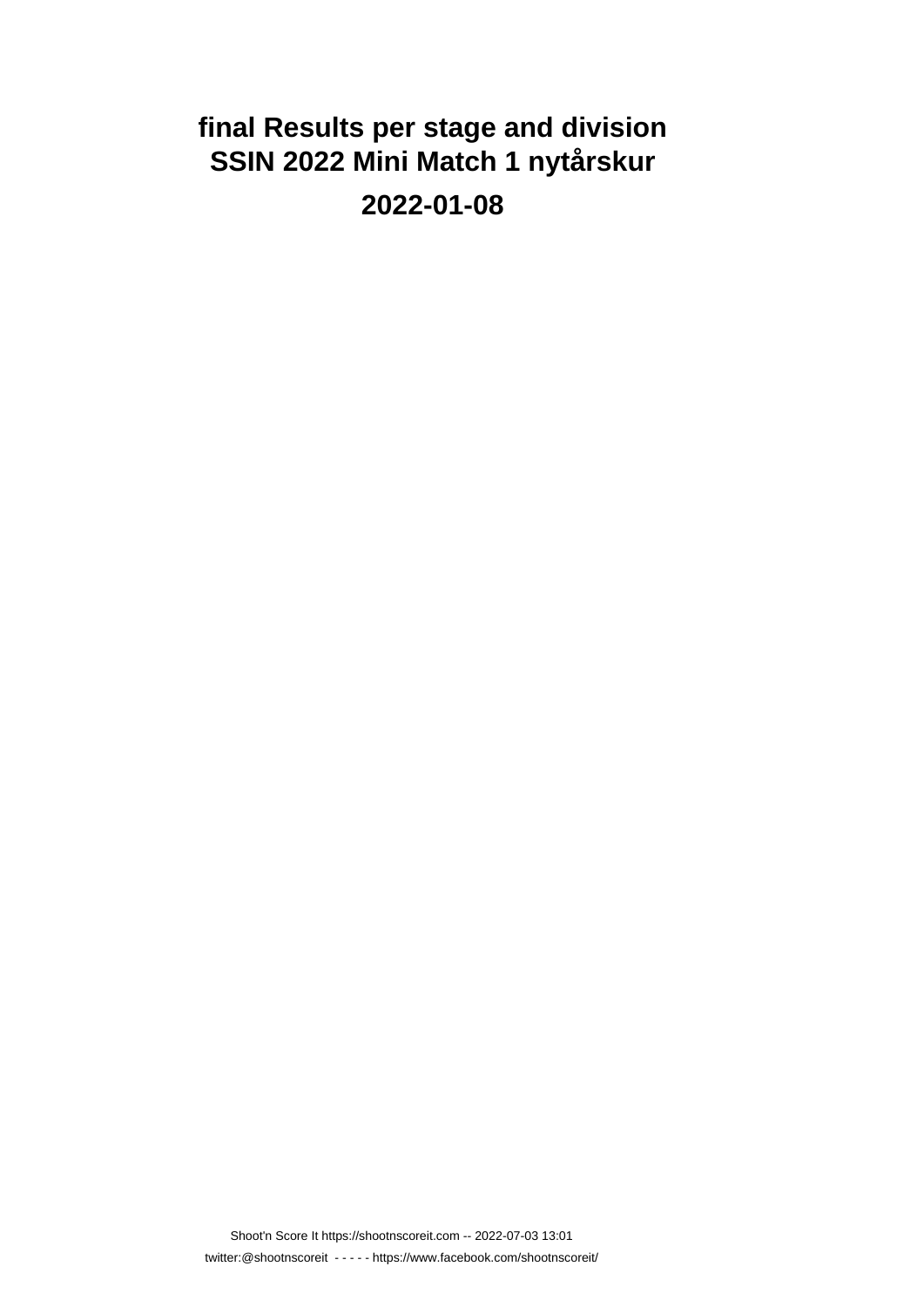# **COMBINED Results per stage**

### **Stage: 1. 1**

| #.             | <b>STAGE</b><br><b>PERCENT</b> | <b>STAGE</b><br><b>POINTS</b> | <b>HIT</b><br><b>FACTOR</b> | <b>POINTS</b> | <b>TIME</b><br>(sec) | <b>COMPETITOR</b><br>#. Name | <b>DIV</b>                |                          | <b>CAT CLS</b>           | #ICS           |
|----------------|--------------------------------|-------------------------------|-----------------------------|---------------|----------------------|------------------------------|---------------------------|--------------------------|--------------------------|----------------|
| $\mathbf{1}$   | 100.00                         | 55.0000                       | 5.3228                      | 47            | 8.83                 | 19. Andreas Helvig Hansen    | +Open                     | L,                       | $\blacksquare$           |                |
| $\overline{2}$ | 91.35                          | 50.2429                       | 4.8624                      | 53            | 10.90                | 13. Martin Kaeseler          | -Production               | L.                       | $\overline{a}$           | martink        |
| 3              | 85.78                          | 47.1783                       | 4.5658                      | 51            | 11.17                | 5. Pavel Ibenforth           | -Production               | L.                       | $\blacksquare$           | ibenforth      |
| 4              | 81.48                          | 44.8114                       | 4.3367                      | 51            | 11.76                | 21. Arni Kjartansson         | -Production Optics        | $\overline{a}$           | $\blacksquare$           |                |
| 5              | 73.52                          | 40.4334                       | 3.9130                      | 45            | 11.50                | 22. Michael NotKnown         | -Production Optics        | $\overline{a}$           | $\blacksquare$           | randrup        |
| 6              | 71.88                          | 39.5335                       | 3.8260                      | 51            | 13.33                | 1. Dennis Kastrup Jakobsen   | -Production Optics Light- |                          | $\blacksquare$           |                |
| $\overline{7}$ | 70.54                          | 38.7982                       | 3.7548                      | 49            | 13.05                | 14. Torben G. Skjoldborg     | -Standard                 | S                        | $\blacksquare$           |                |
| 8              | 70.25                          | 38.6356                       | 3.7391                      | 47            | 12.57                | 39. kim poulsen              | -Production Optics        | $\mathbf S$              | $\blacksquare$           |                |
| 9              | 69.42                          | 38.1800                       | 3.6950                      | 47            | 12.72                | 15. Christian Sønderup       | -Production Optics        | $\blacksquare$           | $\blacksquare$           | christians     |
| 10             | 68.34                          | 37.5884                       | 3.6377                      | 49            | 13.47                | 17. Hans J Holbek            | <b>Production Optics</b>  | $\mathbf S$              | $\blacksquare$           | tank           |
| 11             | 66.79                          | 36.7360                       | 3.5552                      | 47            | 13.22                | 25. Kim Wiencken             | -Standard                 | S                        | $\blacksquare$           | ventureshooter |
| 12             | 63.24                          | 34.7814                       | 3.3661                      | 48            | 14.26                | 20. Bjørn Severin            | +Standard                 | $\overline{a}$           | $\blacksquare$           | fed7has        |
| 13             | 63.10                          | 34.7052                       | 3.3587                      | 53            | 15.78                | 44. Anders Urban             | -Production Optics        | $\overline{a}$           | $\blacksquare$           | urbanlegend    |
| 14             | 61.19                          | 33.6556                       | 3.2571                      | 47            | 14.43                | 42. Lianna Lisa Wohlgemuth   | -Production               | Г                        | $\blacksquare$           |                |
| 15             | 58.59                          | 32.2263                       | 3.1188                      | 47            | 15.07                | 3. Tim Iversen               | -Standard                 | $\overline{a}$           | $\overline{a}$           |                |
| 16             | 57.99                          | 31.8919                       | 3.0864                      | 45            | 14.58                | 37. Lars Hagemann            | -Production               | S                        | $\blacksquare$           | hagemann       |
| 17             | 57.79                          | 31.7846                       | 3.0760                      | 53            | 17.23                | 50. Claus Dyrholm Sjøholm    | <b>Production Optics</b>  | S                        | $\blacksquare$           |                |
| 18             | 55.91                          | 30.7495                       | 2.9759                      | 53            | 17.81                | 26. Steen Bagger             | -Standard                 | SS                       | $\blacksquare$           |                |
| 19             | 55.29                          | 30.4119                       | 2.9432                      | 43            | 14.61                | 48. Christian Skott Johansen | -Production               | $\overline{a}$           | $\overline{a}$           |                |
| 20             | 47.90                          | 26.3432                       | 2.5494                      | 49            | 19.22                | 16. Mikkel Schulz            | -Production               | $\overline{\phantom{a}}$ | $\blacksquare$           |                |
| 21             | 46.58                          | 25.6190                       | 2.4793                      | 36            | 14.52                | 51. Christian Bagger         | +Open                     | S                        | $\blacksquare$           | bagger         |
| 22             | 46.25                          | 25.4368                       | 2.4617                      | 45            | 18.28                | 54. Kristin Sørum            | -Production               | L                        | $\blacksquare$           | tomboy         |
| 23             | 44.54                          | 24.4986                       | 2.3709                      | 45            | 18.98                | 23. Kenneth Kleist           | -Production               | L.                       | $\blacksquare$           |                |
| 24             | 43.96                          | 24.1794                       | 2.3400                      | 49            | 20.94                | 24. Jens-Micael Johansen     | -Standard                 | S                        |                          | jensmicael     |
| 25             | 40.82                          | 22.4534                       | 2.1730                      | 51            | 23.47                | 28. Christopher Pickering    | -Production               | $\overline{a}$           | $\blacksquare$           |                |
| 26             | 40.76                          | 22.4177                       | 2.1695                      | 43            | 19.82                | 38. Carsten Husman           | -Standard                 | $\overline{\phantom{a}}$ | $\blacksquare$           | husman         |
| 27             | 39.84                          | 21.9119                       | 2.1206                      | 51            | 24.05                | 29. Kim Frederiksen          | -Production               | SS                       | $\blacksquare$           |                |
| 28             | 37.42                          | 20.5793                       | 1.9916                      | 38            | 19.08                | 47. Henriette Damsø          | -Production               | L                        | ÷,                       |                |
| 29             | 36.48                          | 20.0640                       | 1.9417                      | 38            | 19.57                | 46. Otto Haue                | -Production               | $\overline{\phantom{a}}$ | $\blacksquare$           |                |
| 30             | 35.90                          | 19.7445                       | 1.9108                      | 51            | 26.69                | 53. Ronnie Andersen          | -Revolver                 | $\overline{\phantom{a}}$ | $\blacksquare$           | ronnie         |
| 31             | 31.91                          | 17.5532                       | 1.6988                      | 30            | 17.66                | 41. Jan Bolvig Andersen      | -Standard                 | S                        | $\blacksquare$           | pinkerton      |
| 32             | 29.77                          | 16.3710                       | 1.5843                      | 34            | 21.46                | 12. Christian Dinesen        | -Production               | $\overline{a}$           | $\blacksquare$           | boiteuxborgne  |
| 33             | 0.00                           | 0.0000                        | 0.0000                      | 0             | 0.00                 | 45. Stefan Westh Wiencken    | +Standard                 | $\blacksquare$           | $\overline{\phantom{a}}$ |                |
| 34             | 0.00                           | 0.0000                        | 0.0000                      | 0             | 18.01                | 49. Thomas Storgaard         | -Standard                 | $\blacksquare$           | $\blacksquare$           | storgaard      |
| DQ             |                                |                               |                             |               |                      | 8. Aleksandar Duracov        | +Open                     | $\overline{\phantom{0}}$ | $\overline{\phantom{a}}$ |                |
| DQ             |                                |                               |                             |               |                      | 43. Ulrik Saxhøj             | -Standard                 | S                        | $\blacksquare$           | jafro          |

#### **Stage: 2. 2**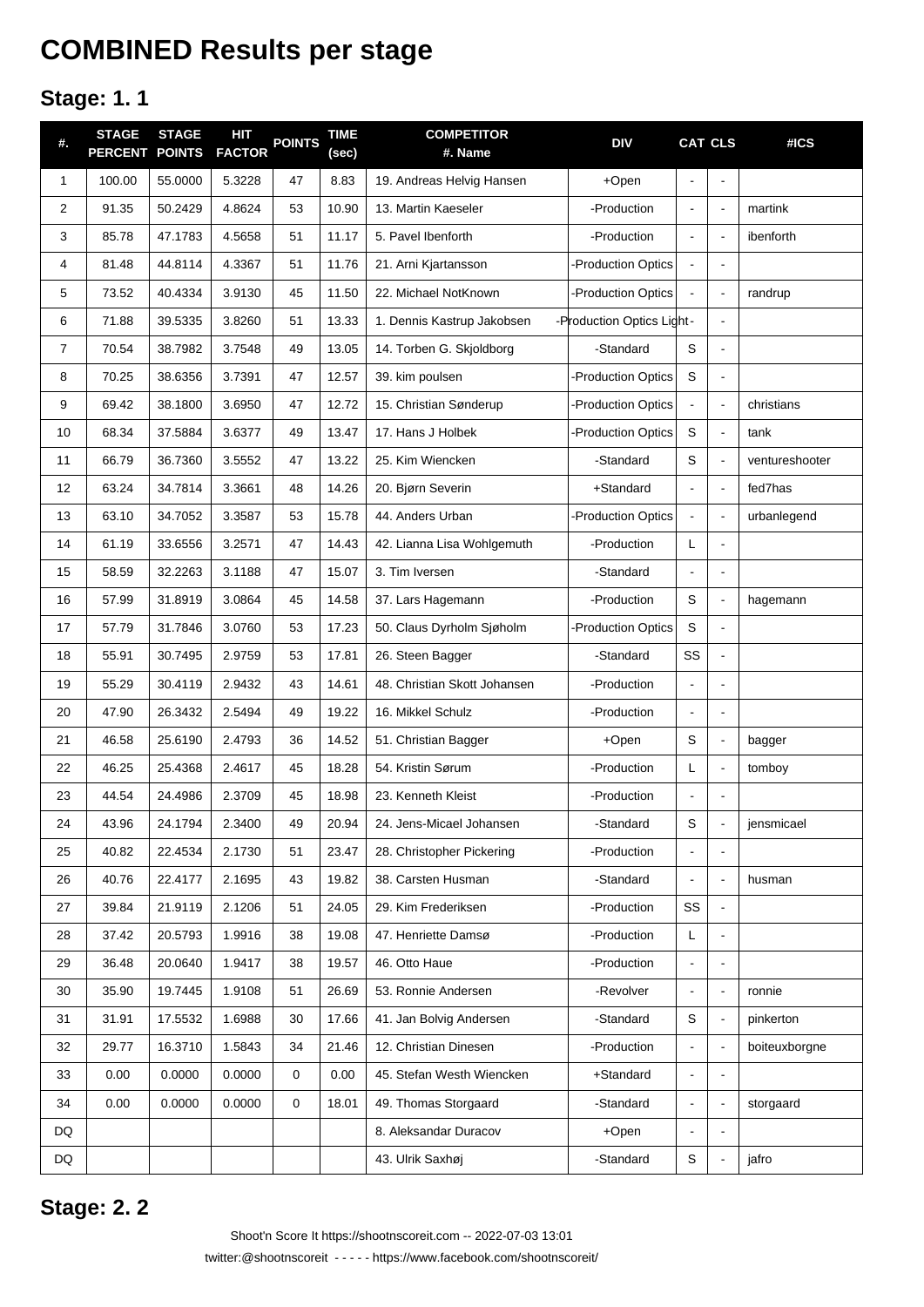| #.             | <b>STAGE</b><br><b>PERCENT</b> | <b>STAGE</b><br><b>POINTS</b> | HІТ<br><b>FACTOR</b> | <b>POINTS</b> | <b>TIME</b><br>(sec) | <b>COMPETITOR</b><br>#. Name | <b>DIV</b>                | <b>CAT CLS</b> |                      | #ICS           |
|----------------|--------------------------------|-------------------------------|----------------------|---------------|----------------------|------------------------------|---------------------------|----------------|----------------------|----------------|
| $\mathbf{1}$   | 100.00                         | 105.0000                      | 8.5557               | 93            | 10.87                | 13. Martin Kaeseler          | -Production               |                | $\blacksquare$       | martink        |
| 2              | 82.25                          | 86.3658                       | 7.0373               | 100           | 14.21                | 51. Christian Bagger         | +Open                     | S              | $\blacksquare$       | bagger         |
| 3              | 78.79                          | 82.7269                       | 6.7408               | 97            | 14.39                | 20. Bjørn Severin            | +Standard                 |                | $\blacksquare$       | fed7has        |
| 4              | 74.49                          | 78.2155                       | 6.3732               | 97            | 15.22                | 21. Arni Kjartansson         | <b>Production Optics</b>  |                | $\blacksquare$       |                |
| 5              | 74.30                          | 78.0185                       | 6.3571               | 89            | 14.00                | 19. Andreas Helvig Hansen    | +Open                     |                | $\blacksquare$       |                |
| 6              | 73.20                          | 76.8586                       | 6.2626               | 93            | 14.85                | 22. Michael NotKnown         | <b>Production Optics</b>  | $\blacksquare$ | $\blacksquare$       | randrup        |
| $\overline{7}$ | 69.88                          | 73.3729                       | 5.9786               | 95            | 15.89                | 17. Hans J Holbek            | <b>Production Optics</b>  | S              | $\blacksquare$       | tank           |
| 8              | 67.73                          | 71.1121                       | 5.7944               | 93            | 16.05                | 1. Dennis Kastrup Jakobsen   | -Production Optics Light- |                | $\blacksquare$       |                |
| 9              | 66.74                          | 70.0802                       | 5.7103               | 82            | 14.36                | 5. Pavel Ibenforth           | -Production               |                | $\blacksquare$       | ibenforth      |
| 10             | 63.33                          | 66.5017                       | 5.4187               | 99            | 18.27                | 25. Kim Wiencken             | -Standard                 | S              | $\blacksquare$       | ventureshooter |
| 11             | 60.10                          | 63.1037                       | 5.1418               | 87            | 16.92                | 37. Lars Hagemann            | -Production               | S              | $\blacksquare$       | hagemann       |
| 12             | 58.74                          | 61.6752                       | 5.0254               | 79            | 15.72                | 14. Torben G. Skjoldborg     | -Standard                 | S              | $\blacksquare$       |                |
| 13             | 54.63                          | 57.3666                       | 4.6744               | 89            | 19.04                | 50. Claus Dyrholm Sjøholm    | <b>Production Optics</b>  | S              | $\blacksquare$       |                |
| 14             | 54.32                          | 57.0399                       | 4.6477               | 95            | 20.44                | 23. Kenneth Kleist           | -Production               |                | $\blacksquare$       |                |
| 15             | 53.72                          | 56.4022                       | 4.5958               | 83            | 18.06                | 42. Lianna Lisa Wohlgemuth   | -Production               | L              | $\blacksquare$       |                |
| 16             | 53.34                          | 56.0069                       | 4.5636               | 103           | 22.57                | 44. Anders Urban             | <b>Production Optics</b>  |                | $\blacksquare$       | urbanlegend    |
| 17             | 53.18                          | 55.8379                       | 4.5498               | 95            | 20.88                | 48. Christian Skott Johansen | -Production               |                | $\blacksquare$       |                |
| 18             | 52.66                          | 55.2880                       | 4.5050               | 81            | 17.98                | 24. Jens-Micael Johansen     | -Standard                 | S              | $\blacksquare$       | jensmicael     |
| 19             | 51.41                          | 53.9784                       | 4.3983               | 72            | 16.37                | 39. kim poulsen              | <b>Production Optics</b>  | $\mathsf S$    | $\blacksquare$       |                |
| 20             | 50.72                          | 53.2573                       | 4.3395               | 91            | 20.97                | 54. Kristin Sørum            | -Production               | L              | $\blacksquare$       | tomboy         |
| 21             | 49.82                          | 52.3094                       | 4.2623               | 91            | 21.35                | 41. Jan Bolvig Andersen      | -Standard                 | S              | $\blacksquare$       | pinkerton      |
| 22             | 47.08                          | 49.4369                       | 4.0282               | 97            | 24.08                | 26. Steen Bagger             | -Standard                 | SS             | $\blacksquare$       |                |
| 23             | 46.65                          | 48.9803                       | 3.9910               | 89            | 22.30                | 28. Christopher Pickering    | -Production               |                |                      |                |
| 24             | 44.70                          | 46.9362                       | 3.8245               | 95            | 24.84                | 29. Kim Frederiksen          | -Production               | SS             | $\blacksquare$       |                |
| 25             | 43.29                          | 45.4540                       | 3.7037               | 74            | 19.98                | 3. Tim Iversen               | -Standard                 |                |                      |                |
| 26             | 43.29                          | 45.4540                       | 3.7037               | 93            | 25.11                | 38. Carsten Husman           | -Standard                 | $\blacksquare$ | $\blacksquare$       | husman         |
| 27             | 42.54                          | 44.6694                       | 3.6398               | 97            | 26.65                | 16. Mikkel Schulz            | -Production               | $\blacksquare$ | $\blacksquare$       |                |
| 28             | 41.54                          | 43.6175                       | 3.5541               | 95            | 26.73                | 46. Otto Haue                | -Production               |                | $\blacksquare$       |                |
| 29             | 40.53                          | 42.5613                       | 3.4680               | 97            | 27.97                | 53. Ronnie Andersen          | -Revolver                 | $\blacksquare$ | $\blacksquare$       | ronnie         |
| 30             | 38.29                          | 40.2042                       | 3.2759               | 78            | 23.81                | 47. Henriette Damsø          | -Production               | L              | $\blacksquare$       |                |
| 31             | 36.17                          | 37.9802                       | 3.0947               | 99            | 31.99                | 12. Christian Dinesen        | -Production               | $\blacksquare$ | $\blacksquare$       | boiteuxborgne  |
| 32             | 30.99                          | 32.5346                       | 2.6510               | 97            | 36.59                | 15. Christian Sønderup       | -Production Optics        |                | $\blacksquare$       | christians     |
| 33             | 27.47                          | 28.8409                       | 2.3500               | 76            | 32.34                | 49. Thomas Storgaard         | -Standard                 | $\blacksquare$ | $\blacksquare$       | storgaard      |
| 34             | 0.00                           | 0.0000                        | 0.0000               | 0             | 0.00                 | 45. Stefan Westh Wiencken    | +Standard                 |                | $\blacksquare$       |                |
| DQ             |                                |                               |                      |               |                      | 8. Aleksandar Duracov        | +Open                     |                | $\overline{a}$       |                |
| DQ             |                                |                               |                      |               |                      | 43. Ulrik Saxhøj             | -Standard                 | S              | $\ddot{\phantom{a}}$ | jafro          |

### **Stage: 3. 3**

| ₩. | <b>STAGE</b><br>PERCENT POINTS FACTOR | <b>STAGE</b> | ΗП     | <b>POINTS</b> | TIME<br>(sec) | <b>COMPETITOR</b><br>#. Name | <b>DIV</b> | <b>CAT CLS</b> | #ICS |
|----|---------------------------------------|--------------|--------|---------------|---------------|------------------------------|------------|----------------|------|
|    | 100.00                                | 60.0000      | 6.3625 | 53            | 8.33          | 19. Andreas Helvig Hansen    | +Open      |                |      |

Shoot'n Score It https://shootnscoreit.com -- 2022-07-03 13:01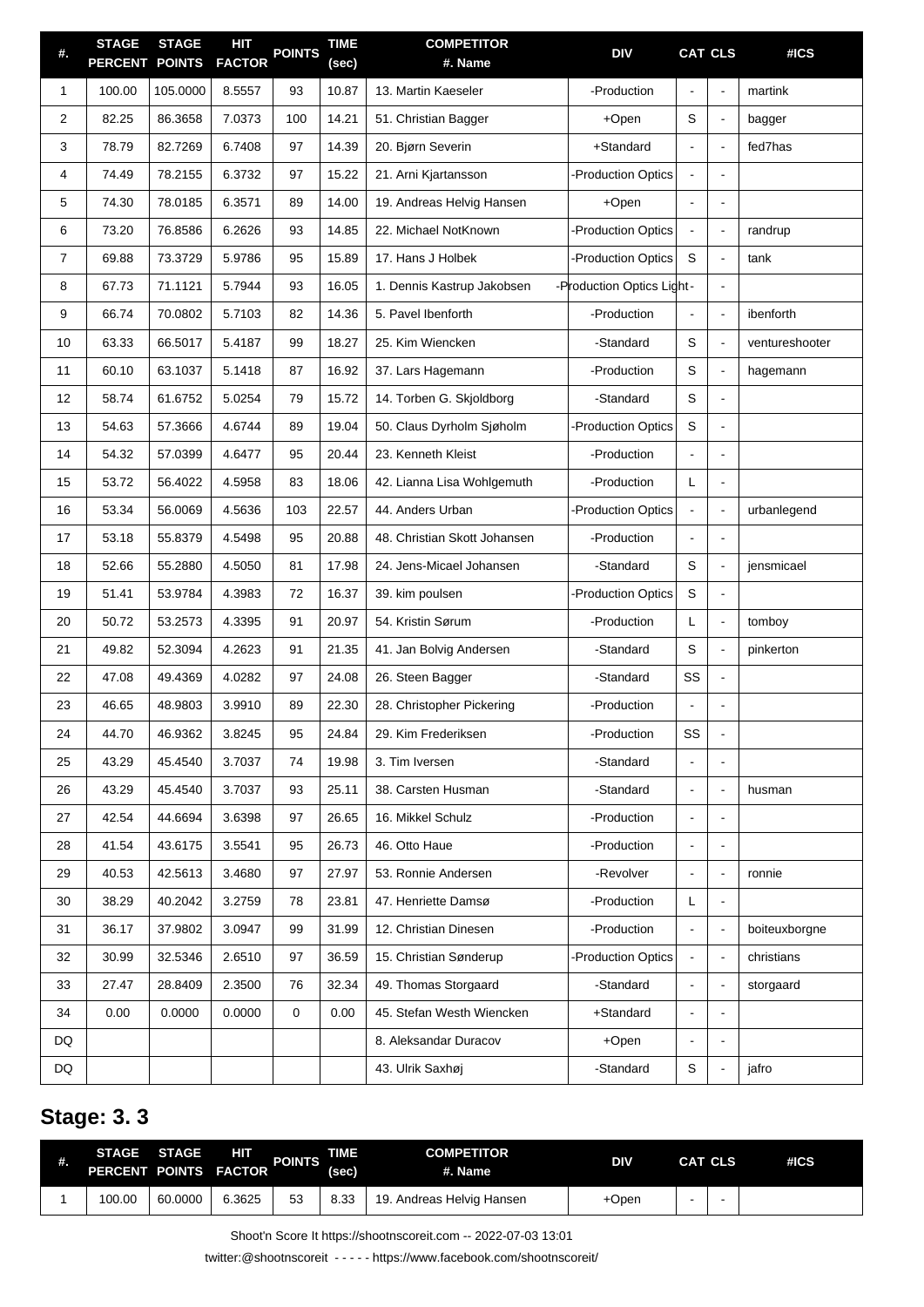| #.             | <b>STAGE</b><br><b>PERCENT</b> | <b>STAGE</b><br><b>POINTS</b> | <b>HIT</b><br><b>FACTOR</b> | <b>POINTS</b>  | <b>TIME</b><br>(sec) | <b>COMPETITOR</b><br>#. Name | <b>DIV</b>                |                              | <b>CAT CLS</b>           | #ICS           |
|----------------|--------------------------------|-------------------------------|-----------------------------|----------------|----------------------|------------------------------|---------------------------|------------------------------|--------------------------|----------------|
| 2              | 89.17                          | 53.5046                       | 5.6738                      | 56             | 9.87                 | 5. Pavel Ibenforth           | -Production               |                              | $\blacksquare$           | ibenforth      |
| 3              | 88.88                          | 53.3255                       | 5.6548                      | 57             | 10.08                | 20. Bjørn Severin            | +Standard                 | ä,                           | $\blacksquare$           | fed7has        |
| 4              | 87.65                          | 52.5914                       | 5.5769                      | 58             | 10.40                | 22. Michael NotKnown         | -Production Optics        |                              | $\blacksquare$           | randrup        |
| 5              | 77.45                          | 46.4699                       | 4.9278                      | 58             | 11.77                | 14. Torben G. Skjoldborg     | -Standard                 | S                            | $\blacksquare$           |                |
| 6              | 77.16                          | 46.2937                       | 4.9091                      | 54             | 11.00                | 21. Arni Kjartansson         | -Production Optics        |                              | $\blacksquare$           |                |
| $\overline{7}$ | 77.02                          | 46.2096                       | 4.9002                      | 54             | 11.02                | 3. Tim Iversen               | -Standard                 | $\blacksquare$               | $\blacksquare$           |                |
| 8              | 76.35                          | 45.8083                       | 4.8576                      | 58             | 11.94                | 44. Anders Urban             | -Production Optics        |                              | $\blacksquare$           | urbanlegend    |
| 9              | 76.12                          | 45.6709                       | 4.8430                      | 54             | 11.15                | 1. Dennis Kastrup Jakobsen   | -Production Optics Light- |                              | $\blacksquare$           |                |
| 10             | 75.52                          | 45.3149                       | 4.8053                      | 58             | 12.07                | 15. Christian Sønderup       | -Production Optics        |                              | $\blacksquare$           | christians     |
| 11             | 68.33                          | 41.0008                       | 4.3478                      | 58             | 13.34                | 48. Christian Skott Johansen | -Production               | $\blacksquare$               | $\blacksquare$           |                |
| 12             | 66.94                          | 40.1626                       | 4.2589                      | 50             | 11.74                | 41. Jan Bolvig Andersen      | -Standard                 | S                            | $\blacksquare$           | pinkerton      |
| 13             | 65.98                          | 39.5870                       | 4.1979                      | 56             | 13.34                | 42. Lianna Lisa Wohlgemuth   | -Production               | L                            | $\blacksquare$           |                |
| 14             | 63.33                          | 37.9994                       | 4.0296                      | 60             | 14.89                | 16. Mikkel Schulz            | -Production               |                              | $\blacksquare$           |                |
| 15             | 63.32                          | 37.9921                       | 4.0288                      | 56             | 13.90                | 26. Steen Bagger             | -Standard                 | SS                           | $\blacksquare$           |                |
| 16             | 62.91                          | 37.7477                       | 4.0029                      | 56             | 13.99                | 47. Henriette Damsø          | -Production               | L                            | $\blacksquare$           |                |
| 17             | 62.72                          | 37.6304                       | 3.9904                      | 50             | 12.53                | 37. Lars Hagemann            | -Production               | S                            | $\blacksquare$           | hagemann       |
| 18             | 62.07                          | 37.2440                       | 3.9494                      | 50             | 12.66                | 38. Carsten Husman           | -Standard                 | $\overline{a}$               | $\blacksquare$           | husman         |
| 19             | 61.55                          | 36.9275                       | 3.9159                      | 54             | 13.79                | 29. Kim Frederiksen          | -Production               | SS                           | $\blacksquare$           |                |
| 20             | 58.56                          | 35.1358                       | 3.7259                      | 56             | 15.03                | 28. Christopher Pickering    | -Production               | $\blacksquare$               | $\blacksquare$           |                |
| 21             | 58.17                          | 34.9035                       | 3.7013                      | 56             | 15.13                | 12. Christian Dinesen        | -Production               | $\overline{a}$               | $\blacksquare$           | boiteuxborgne  |
| 22             | 57.40                          | 34.4407                       | 3.6522                      | 42             | 11.50                | 23. Kenneth Kleist           | -Production               | $\qquad \qquad \blacksquare$ | $\blacksquare$           |                |
| 23             | 53.06                          | 31.8365                       | 3.3760                      | 58             | 17.18                | 25. Kim Wiencken             | -Standard                 | S                            | $\blacksquare$           | ventureshooter |
| 24             | 52.39                          | 31.4340                       | 3.3333                      | 38             | 11.40                | 51. Christian Bagger         | +Open                     | S                            | ÷,                       | bagger         |
| 25             | 50.95                          | 30.5679                       | 3.2415                      | 40             | 12.34                | 39. kim poulsen              | Production Optics         | S                            | $\overline{\phantom{a}}$ |                |
| 26             | 49.79                          | 29.8724                       | 3.1677                      | 44             | 13.89                | 54. Kristin Sørum            | -Production               | L                            | $\blacksquare$           | tomboy         |
| 27             | 45.53                          | 27.3174                       | 2.8968                      | 48             | 16.57                | 50. Claus Dyrholm Sjøholm    | <b>Production Optics</b>  | $\mathbf S$                  | $\blacksquare$           |                |
| 28             | 44.58                          | 26.7474                       | 2.8364                      | 39             | 13.75                | 13. Martin Kaeseler          | -Production               | $\qquad \qquad \blacksquare$ | $\blacksquare$           | martink        |
| 29             | 43.69                          | 26.2146                       | 2.7799                      | 37             | 13.31                | 46. Otto Haue                | -Production               | $\blacksquare$               | $\blacksquare$           |                |
| 30             | 32.61                          | 19.5647                       | 2.0747                      | 35             | 16.87                | 53. Ronnie Andersen          | -Revolver                 | $\qquad \qquad \blacksquare$ | $\blacksquare$           | ronnie         |
| 31             | 29.98                          | 17.9867                       | 1.9074                      | 35             | 18.35                | 49. Thomas Storgaard         | -Standard                 | $\blacksquare$               | $\blacksquare$           | storgaard      |
| 32             | 9.97                           | 5.9793                        | 0.6341                      | $\overline{7}$ | 11.04                | 17. Hans J Holbek            | <b>Production Optics</b>  | S                            | $\blacksquare$           | tank           |
| 33             | 0.00                           | 0.0000                        | 0.0000                      | 0              | 9.93                 | 24. Jens-Micael Johansen     | -Standard                 | S                            | $\blacksquare$           | jensmicael     |
| 34             | 0.00                           | 0.0000                        | 0.0000                      | 0              | 0.00                 | 45. Stefan Westh Wiencken    | +Standard                 | ä,                           | $\blacksquare$           |                |
| DQ             |                                |                               |                             |                |                      | 8. Aleksandar Duracov        | +Open                     | $\qquad \qquad \blacksquare$ | $\blacksquare$           |                |
| DQ             |                                |                               |                             |                |                      | 43. Ulrik Saxhøj             | -Standard                 | S                            | ÷,                       | jafro          |

### **Stage: 4. 4**

| #.     | <b>STAGE STAGE</b><br>PERCENT POINTS FACTOR |         | HП     | <b>POINTS</b> | TIME<br>(sec) | <b>COMPETITOR</b><br>#. Name | <b>DIV</b> | <b>CAT CLS</b> | #ICS   |
|--------|---------------------------------------------|---------|--------|---------------|---------------|------------------------------|------------|----------------|--------|
|        | 100.00                                      | 90.0000 | 8.3333 | 78            | 9.36          | 19. Andreas Helvig Hansen    | +Open      |                |        |
| $\sim$ | 90.46                                       | 81.4169 | 7.5386 | 83            | 11.01         | 51. Christian Bagger         | +Open      | S              | bagger |

Shoot'n Score It https://shootnscoreit.com -- 2022-07-03 13:01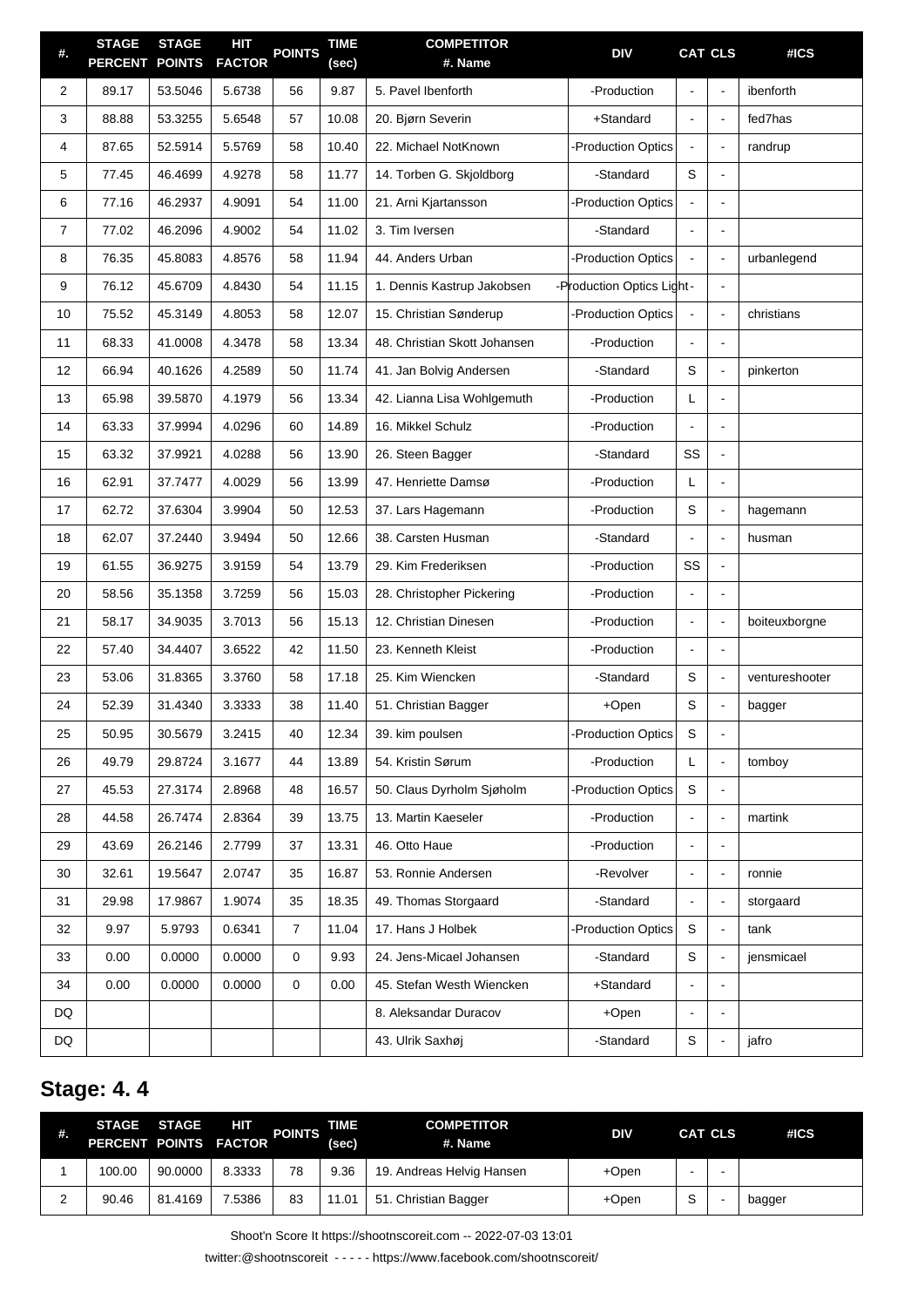| #.             | <b>STAGE</b><br><b>PERCENT</b> | <b>STAGE</b><br><b>POINTS</b> | <b>HIT</b><br><b>FACTOR</b> | <b>POINTS</b> | <b>TIME</b><br>(sec) | <b>COMPETITOR</b><br>#. Name | <b>DIV</b>                |                | <b>CAT CLS</b>           | #ICS           |
|----------------|--------------------------------|-------------------------------|-----------------------------|---------------|----------------------|------------------------------|---------------------------|----------------|--------------------------|----------------|
| 3              | 89.13                          | 80.2174                       | 7.4275                      | 82            | 11.04                | 5. Pavel Ibenforth           | -Production               | $\blacksquare$ | $\blacksquare$           | ibenforth      |
| 4              | 80.40                          | 72.3618                       | 6.7002                      | 80            | 11.94                | 14. Torben G. Skjoldborg     | -Standard                 | $\mathbf S$    | ÷,                       |                |
| 5              | 79.51                          | 71.5562                       | 6.6256                      | 86            | 12.98                | 13. Martin Kaeseler          | -Production               | $\blacksquare$ | $\blacksquare$           | martink        |
| 6              | 78.49                          | 70.6383                       | 6.5406                      | 83            | 12.69                | 20. Bjørn Severin            | +Standard                 | $\blacksquare$ | $\blacksquare$           | fed7has        |
| $\overline{7}$ | 77.61                          | 69.8464                       | 6.4673                      | 80            | 12.37                | 37. Lars Hagemann            | -Production               | $\mathbf S$    | $\Box$                   | hagemann       |
| 8              | 70.28                          | 63.2504                       | 5.8565                      | 80            | 13.66                | 25. Kim Wiencken             | -Standard                 | $\mathbf S$    | $\blacksquare$           | ventureshooter |
| 9              | 70.26                          | 63.2357                       | 5.8552                      | 76            | 12.98                | 3. Tim Iversen               | -Standard                 | $\blacksquare$ | $\blacksquare$           |                |
| 10             | 67.00                          | 60.3006                       | 5.5834                      | 78            | 13.97                | 22. Michael NotKnown         | -Production Optics        |                | $\blacksquare$           | randrup        |
| 11             | 66.81                          | 60.1285                       | 5.5675                      | 78            | 14.01                | 23. Kenneth Kleist           | -Production               |                | $\blacksquare$           |                |
| 12             | 64.77                          | 58.2932                       | 5.3975                      | 74            | 13.71                | 24. Jens-Micael Johansen     | -Standard                 | S              | ÷,                       | jensmicael     |
| 13             | 63.40                          | 57.0619                       | 5.2835                      | 82            | 15.52                | 1. Dennis Kastrup Jakobsen   | -Production Optics Light- |                | $\blacksquare$           |                |
| 14             | 61.46                          | 55.3154                       | 5.1218                      | 82            | 16.01                | 38. Carsten Husman           | -Standard                 |                | $\blacksquare$           | husman         |
| 15             | 59.70                          | 53.7313                       | 4.9751                      | 80            | 16.08                | 15. Christian Sønderup       | -Production Optics        | $\blacksquare$ | $\blacksquare$           | christians     |
| 16             | 57.71                          | 51.9368                       | 4.8090                      | 73            | 15.18                | 44. Anders Urban             | -Production Optics        |                | $\blacksquare$           | urbanlegend    |
| 17             | 56.58                          | 50.9181                       | 4.7146                      | 76            | 16.12                | 50. Claus Dyrholm Sjøholm    | -Production Optics        | S              | $\overline{\phantom{a}}$ |                |
| 18             | 56.48                          | 50.8317                       | 4.7066                      | 73            | 15.51                | 21. Arni Kjartansson         | -Production Optics        |                | $\blacksquare$           |                |
| 19             | 54.76                          | 49.2857                       | 4.5635                      | 69            | 15.12                | 17. Hans J Holbek            | -Production Optics        | S              | $\blacksquare$           | tank           |
| 20             | 53.28                          | 47.9480                       | 4.4396                      | 82            | 18.47                | 26. Steen Bagger             | -Standard                 | SS             | $\blacksquare$           |                |
| 21             | 52.99                          | 47.6932                       | 4.4160                      | 76            | 17.21                | 41. Jan Bolvig Andersen      | -Standard                 | $\mathbf S$    | $\blacksquare$           | pinkerton      |
| 22             | 52.28                          | 47.0539                       | 4.3568                      | 84            | 19.28                | 16. Mikkel Schulz            | -Production               |                | $\blacksquare$           |                |
| 23             | 52.23                          | 47.0052                       | 4.3523                      | 84            | 19.30                | 12. Christian Dinesen        | -Production               |                | $\blacksquare$           | boiteuxborgne  |
| 24             | 51.28                          | 46.1490                       | 4.2731                      | 82            | 19.19                | 48. Christian Skott Johansen | -Production               |                | $\blacksquare$           |                |
| 25             | 51.18                          | 46.0630                       | 4.2651                      | 65            | 15.24                | 42. Lianna Lisa Wohlgemuth   | -Production               | L              |                          |                |
| 26             | 50.46                          | 45.4174                       | 4.2053                      | 68            | 16.17                | 39. kim poulsen              | -Production Optics        | S              | $\blacksquare$           |                |
| 27             | 50.38                          | 45.3391                       | 4.1981                      | 78            | 18.58                | 54. Kristin Sørum            | -Production               | L.             | $\blacksquare$           | tomboy         |
| 28             | 47.20                          | 42.4845                       | 3.9337                      | 76            | 19.32                | 47. Henriette Damsø          | -Production               | L              | $\blacksquare$           |                |
| 29             | 46.84                          | 42.1572                       | 3.9034                      | 76            | 19.47                | 29. Kim Frederiksen          | -Production               | SS             | $\overline{a}$           |                |
| 30             | 36.19                          | 32.5706                       | 3.0158                      | 63            | 20.89                | 46. Otto Haue                | -Production               |                | $\blacksquare$           |                |
| 31             | 32.88                          | 29.5949                       | 2.7403                      | 69            | 25.18                | 53. Ronnie Andersen          | -Revolver                 | $\blacksquare$ | $\blacksquare$           | ronnie         |
| 32             | 30.52                          | 27.4648                       | 2.5430                      | 65            | 25.56                | 49. Thomas Storgaard         | -Standard                 | $\overline{a}$ | $\blacksquare$           | storgaard      |
| 33             | 27.97                          | 25.1748                       | 2.3310                      | 50            | 21.45                | 28. Christopher Pickering    | -Production               |                | $\overline{a}$           |                |
| 34             | 0.00                           | 0.0000                        | 0.0000                      | 0             | 0.00                 | 45. Stefan Westh Wiencken    | +Standard                 | $\blacksquare$ | $\blacksquare$           |                |
| DQ             |                                |                               |                             |               |                      | 8. Aleksandar Duracov        | +Open                     |                |                          |                |
| DQ             |                                |                               |                             |               |                      | 43. Ulrik Saxhøj             | -Standard                 | S              | $\overline{\phantom{a}}$ | jafro          |

### **Stage: 5. 5**

| #. | PERCENT POINTS FACTOR | STAGE STAGE | HП     | <b>POINTS</b> | TIME<br>(sec) | <b>COMPETITOR</b><br>#. Name | <b>DIV</b>         |   | <b>CAT CLS</b> | #ICS      |
|----|-----------------------|-------------|--------|---------------|---------------|------------------------------|--------------------|---|----------------|-----------|
|    | 100.00                | 55.0000     | 6.9672 | 51            | 7.32          | 5. Pavel Ibenforth           | -Production        | - |                | ibenforth |
| 2  | 97.34                 | 53.5372     | 6.7819 | 51            | 7.52          | 13. Martin Kaeseler          | -Production        |   |                | martink   |
| 3  | 96.29                 | 52.9605     | 6.7089 | 53            | 7.90          | 21. Arni Kjartansson         | -Production Optics |   |                |           |

Shoot'n Score It https://shootnscoreit.com -- 2022-07-03 13:01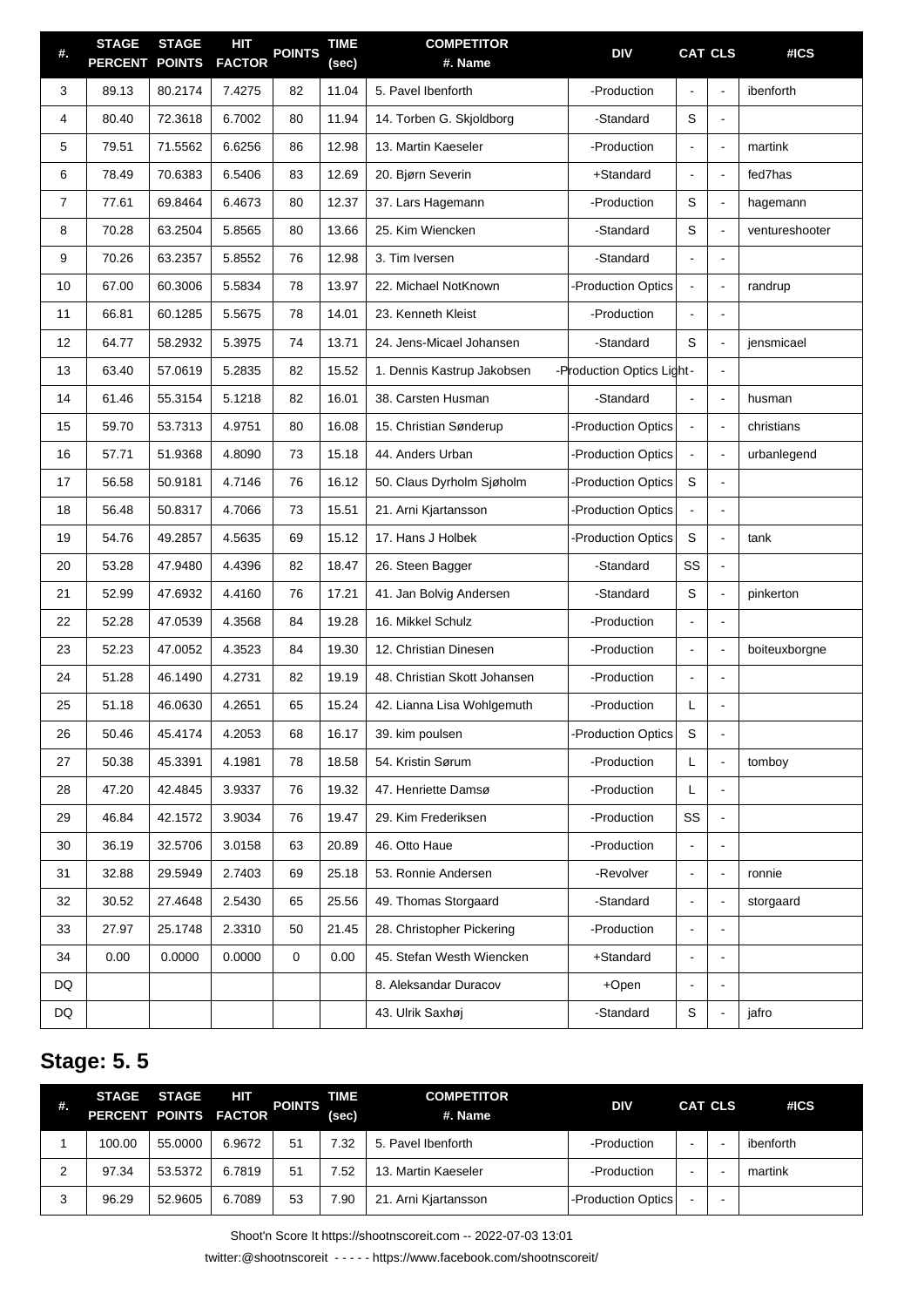| #.             | <b>STAGE</b><br><b>PERCENT</b> | <b>STAGE</b><br><b>POINTS</b> | <b>HIT</b><br><b>FACTOR</b> | <b>POINTS</b> | <b>TIME</b><br>(sec) | <b>COMPETITOR</b><br>#. Name | <b>DIV</b>                |                | <b>CAT CLS</b>           | #ICS           |
|----------------|--------------------------------|-------------------------------|-----------------------------|---------------|----------------------|------------------------------|---------------------------|----------------|--------------------------|----------------|
| 4              | 95.81                          | 52.6937                       | 6.6751                      | 53            | 7.94                 | 14. Torben G. Skjoldborg     | -Standard                 | $\mathbb S$    | $\blacksquare$           |                |
| 5              | 87.04                          | 47.8740                       | 6.0645                      | 47            | 7.75                 | 51. Christian Bagger         | +Open                     | $\mathbf S$    | $\blacksquare$           | bagger         |
| 6              | 86.83                          | 47.7580                       | 6.0498                      | 51            | 8.43                 | 37. Lars Hagemann            | -Production               | $\mathbf S$    | $\blacksquare$           | hagemann       |
| $\overline{7}$ | 83.37                          | 45.8542                       | 5.8087                      | 51            | 8.78                 | 22. Michael NotKnown         | -Production Optics        |                | $\blacksquare$           | randrup        |
| 8              | 80.47                          | 44.2586                       | 5.6065                      | 55            | 9.81                 | 44. Anders Urban             | -Production Optics        |                | $\blacksquare$           | urbanlegend    |
| 9              | 77.88                          | 42.8363                       | 5.4264                      | 49            | 9.03                 | 19. Andreas Helvig Hansen    | +Open                     |                | $\blacksquare$           |                |
| 10             | 71.84                          | 39.5093                       | 5.0049                      | 51            | 10.19                | 17. Hans J Holbek            | -Production Optics        | S              | $\overline{\phantom{a}}$ | tank           |
| 11             | 70.38                          | 38.7115                       | 4.9038                      | 51            | 10.40                | 15. Christian Sønderup       | -Production Optics        |                | $\blacksquare$           | christians     |
| 12             | 67.11                          | 36.9095                       | 4.6756                      | 49            | 10.48                | 23. Kenneth Kleist           | -Production               |                | $\blacksquare$           |                |
| 13             | 66.99                          | 36.8444                       | 4.6673                      | 47            | 10.07                | 38. Carsten Husman           | -Standard                 |                | $\blacksquare$           | husman         |
| 14             | 65.53                          | 36.0430                       | 4.5658                      | 51            | 11.17                | 46. Otto Haue                | -Production               |                | $\blacksquare$           |                |
| 15             | 65.07                          | 35.7903                       | 4.5338                      | 53            | 11.69                | 48. Christian Skott Johansen | -Production               |                |                          |                |
| 16             | 64.22                          | 35.3223                       | 4.4745                      | 43            | 9.61                 | 25. Kim Wiencken             | -Standard                 | $\mathbf S$    | $\blacksquare$           | ventureshooter |
| 17             | 64.14                          | 35.2773                       | 4.4688                      | 53            | 11.86                | 42. Lianna Lisa Wohlgemuth   | -Production               | L              | ÷,                       |                |
| 18             | 61.58                          | 33.8714                       | 4.2907                      | 49            | 11.42                | 50. Claus Dyrholm Sjøholm    | -Production Optics        | $\mathbf S$    | $\overline{\phantom{a}}$ |                |
| 19             | 59.38                          | 32.6598                       | 4.1372                      | 41            | 9.91                 | 24. Jens-Micael Johansen     | -Standard                 | $\mathbf S$    | $\blacksquare$           | jensmicael     |
| 20             | 58.65                          | 32.2568                       | 4.0862                      | 55            | 13.46                | 26. Steen Bagger             | -Standard                 | SS             | $\blacksquare$           |                |
| 21             | 55.25                          | 30.3849                       | 3.8491                      | 51            | 13.25                | 41. Jan Bolvig Andersen      | -Standard                 | $\mathbf S$    | $\blacksquare$           | pinkerton      |
| 22             | 55.11                          | 30.3102                       | 3.8396                      | 45            | 11.72                | 54. Kristin Sørum            | -Production               | L              | $\blacksquare$           | tomboy         |
| 23             | 53.72                          | 29.5472                       | 3.7429                      | 53            | 14.16                | 16. Mikkel Schulz            | -Production               |                | $\blacksquare$           |                |
| 24             | 53.41                          | 29.3735                       | 3.7209                      | 40            | 10.75                | 1. Dennis Kastrup Jakobsen   | -Production Optics Light- |                | ÷,                       |                |
| 25             | 52.99                          | 29.1422                       | 3.6916                      | 34            | 9.21                 | 39. kim poulsen              | -Production Optics        | S              | $\overline{a}$           |                |
| 26             | 47.04                          | 25.8746                       | 3.2777                      | 55            | 16.78                | 20. Bjørn Severin            | +Standard                 |                | ÷,                       | fed7has        |
| 27             | 45.05                          | 24.7772                       | 3.1387                      | 43            | 13.70                | 12. Christian Dinesen        | -Production               | $\blacksquare$ | $\blacksquare$           | boiteuxborgne  |
| 28             | 44.93                          | 24.7120                       | 3.1304                      | 36            | 11.50                | 3. Tim Iversen               | -Standard                 |                | $\blacksquare$           |                |
| 29             | 43.87                          | 24.1305                       | 3.0568                      | 49            | 16.03                | 53. Ronnie Andersen          | -Revolver                 | $\overline{a}$ | $\blacksquare$           | ronnie         |
| 30             | 43.57                          | 23.9608                       | 3.0353                      | 37            | 12.19                | 45. Stefan Westh Wiencken    | +Standard                 | ä,             |                          |                |
| 31             | 40.46                          | 22.2547                       | 2.8191                      | 53            | 18.80                | 49. Thomas Storgaard         | -Standard                 | $\overline{a}$ | $\blacksquare$           | storgaard      |
| 32             | 39.07                          | 21.4883                       | 2.7221                      | 38            | 13.96                | 29. Kim Frederiksen          | -Production               | SS             | $\blacksquare$           |                |
| 33             | 35.99                          | 19.7935                       | 2.5074                      | 34            | 13.56                | 47. Henriette Damsø          | -Production               | L.             | $\overline{\phantom{a}}$ |                |
| 34             | 5.07                           | 2.7870                        | 0.3530                      | 4             | 11.33                | 28. Christopher Pickering    | -Production               |                |                          |                |
| DQ             |                                |                               |                             |               |                      | 8. Aleksandar Duracov        | +Open                     | ä,             | $\blacksquare$           |                |
| DQ             |                                |                               |                             |               |                      | 43. Ulrik Saxhøj             | -Standard                 | S              |                          | jafro          |

## **Stage: 6. 6**

| #. | <b>STAGE</b><br>PERCENT POINTS FACTOR | <b>STAGE</b> | HIT    | <b>POINTS</b> | TIME<br>(sec) | <b>COMPETITOR</b><br>#. Name | <b>DIV</b>         |                          | <b>CAT CLS</b> | #ICS      |
|----|---------------------------------------|--------------|--------|---------------|---------------|------------------------------|--------------------|--------------------------|----------------|-----------|
|    | 100.00                                | 155.0000     | 7.4074 | 148           | 19.98         | 19. Andreas Helvig Hansen    | +Open              | -                        |                |           |
| っ  | 95.08                                 | 147.3734     | 7.0429 | 146           | 20.73         | 51. Christian Bagger         | +Open              | S                        |                | bagger    |
| 3  | 86.54                                 | 134.1346     | 6.4103 | 135           | 21.06         | 21. Arni Kjartansson         | -Production Optics |                          |                |           |
| 4  | 82.71                                 | 128.2037     | 6.1268 | 143           | 23.34         | 5. Pavel Ibenforth           | -Production        | $\overline{\phantom{0}}$ |                | ibenforth |

Shoot'n Score It https://shootnscoreit.com -- 2022-07-03 13:01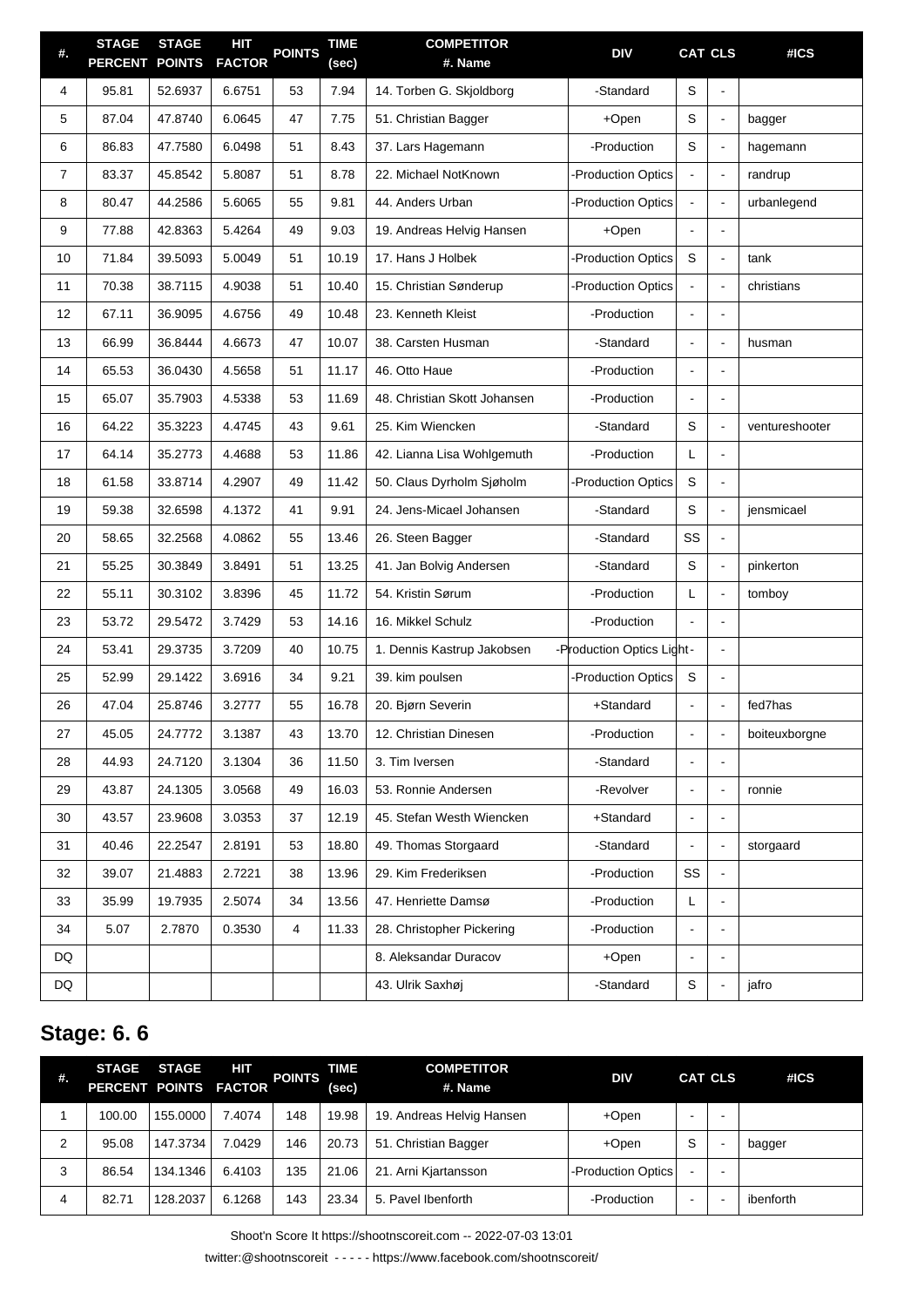| #.             | <b>STAGE</b><br><b>PERCENT</b> | <b>STAGE</b><br><b>POINTS</b> | <b>HIT</b><br><b>FACTOR</b> | <b>POINTS</b> | <b>TIME</b><br>(sec) | <b>COMPETITOR</b><br>#. Name | <b>DIV</b>                |                | <b>CAT CLS</b> | #ICS           |
|----------------|--------------------------------|-------------------------------|-----------------------------|---------------|----------------------|------------------------------|---------------------------|----------------|----------------|----------------|
| 5              | 82.15                          | 127.3309                      | 6.0851                      | 143           | 23.50                | 20. Bjørn Severin            | +Standard                 |                | $\sim$         | fed7has        |
| 6              | 78.12                          | 121.0806                      | 5.7864                      | 149           | 25.75                | 13. Martin Kaeseler          | -Production               |                | ÷,             | martink        |
| $\overline{7}$ | 77.79                          | 120.5731                      | 5.7622                      | 141           | 24.47                | 22. Michael NotKnown         | -Production Optics        |                | $\blacksquare$ | randrup        |
| 8              | 70.68                          | 109.5588                      | 5.2358                      | 151           | 28.84                | 44. Anders Urban             | -Production Optics        |                | $\blacksquare$ | urbanlegend    |
| 9              | 70.34                          | 109.0327                      | 5.2106                      | 141           | 27.06                | 15. Christian Sønderup       | -Production Optics        |                | $\blacksquare$ | christians     |
| 10             | 68.49                          | 106.1625                      | 5.0735                      | 145           | 28.58                | 25. Kim Wiencken             | -Standard                 | S              | $\blacksquare$ | ventureshooter |
| 11             | 66.93                          | 103.7442                      | 4.9579                      | 106           | 21.38                | 14. Torben G. Skjoldborg     | -Standard                 | S              | $\blacksquare$ |                |
| 12             | 63.30                          | 98.1083                       | 4.6886                      | 137           | 29.22                | 37. Lars Hagemann            | -Production               | $\mathsf S$    | $\blacksquare$ | hagemann       |
| 13             | 58.23                          | 90.2588                       | 4.3134                      | 120           | 27.82                | 24. Jens-Micael Johansen     | -Standard                 | S              | $\omega$       | jensmicael     |
| 14             | 55.41                          | 85.8930                       | 4.1048                      | 141           | 34.35                | 29. Kim Frederiksen          | -Production               | SS             | $\blacksquare$ |                |
| 15             | 55.01                          | 85.2678                       | 4.0749                      | 124           | 30.43                | 42. Lianna Lisa Wohlgemuth   | -Production               | L              | ÷,             |                |
| 16             | 54.95                          | 85.1747                       | 4.0705                      | 134           | 32.92                | 38. Carsten Husman           | -Standard                 |                | ÷,             | husman         |
| 17             | 53.90                          | 83.5434                       | 3.9925                      | 128           | 32.06                | 3. Tim Iversen               | -Standard                 |                | ÷,             |                |
| 18             | 53.39                          | 82.7506                       | 3.9546                      | 129           | 32.62                | 45. Stefan Westh Wiencken    | +Standard                 |                | $\sim$         |                |
| 19             | 50.89                          | 78.8839                       | 3.7698                      | 114           | 30.24                | 41. Jan Bolvig Andersen      | -Standard                 | $\mathsf S$    | $\blacksquare$ | pinkerton      |
| 20             | 50.14                          | 77.7164                       | 3.7140                      | 133           | 35.81                | 54. Kristin Sørum            | -Production               | L              | $\blacksquare$ | tomboy         |
| 21             | 49.00                          | 75.9430                       | 3.6293                      | 112           | 30.86                | 17. Hans J Holbek            | -Production Optics        | S              | $\mathbf{r}$   | tank           |
| 22             | 48.58                          | 75.2996                       | 3.5985                      | 109           | 30.29                | 23. Kenneth Kleist           | -Production               |                | $\sim$         |                |
| 23             | 48.02                          | 74.4244                       | 3.5567                      | 95            | 26.71                | 39. kim poulsen              | -Production Optics        | S              | $\blacksquare$ |                |
| 24             | 47.42                          | 73.5011                       | 3.5126                      | 145           | 41.28                | 12. Christian Dinesen        | -Production               |                | $\blacksquare$ | boiteuxborgne  |
| 25             | 43.58                          | 67.5545                       | 3.2284                      | 120           | 37.17                | 48. Christian Skott Johansen | -Production               |                | $\blacksquare$ |                |
| 26             | 40.47                          | 62.7255                       | 2.9976                      | 114           | 38.03                | 50. Claus Dyrholm Sjøholm    | -Production Optics        | S              | ÷,             |                |
| 27             | 39.99                          | 61.9895                       | 2.9625                      | 131           | 44.22                | 16. Mikkel Schulz            | -Production               |                |                |                |
| 28             | 37.45                          | 58.0482                       | 2.7741                      | 105           | 37.85                | 28. Christopher Pickering    | -Production               | $\blacksquare$ | $\blacksquare$ |                |
| 29             | 36.41                          | 56.4394                       | 2.6972                      | 133           | 49.31                | 53. Ronnie Andersen          | -Revolver                 |                | ÷,             | ronnie         |
| 30             | 34.94                          | 54.1508                       | 2.5879                      | 95            | 36.71                | 26. Steen Bagger             | -Standard                 | SS             | $\blacksquare$ |                |
| 31             | 25.25                          | 39.1318                       | 1.8701                      | 93            | 49.73                | 47. Henriette Damsø          | -Production               | L              | $\overline{a}$ |                |
| 32             | 24.89                          | 38.5862                       | 1.8440                      | 48            | 26.03                | 1. Dennis Kastrup Jakobsen   | -Production Optics Light- |                | $\blacksquare$ |                |
| 33             | 21.58                          | 33.4557                       | 1.5988                      | 77            | 48.16                | 46. Otto Haue                | -Production               |                | $\sim$         |                |
| 34             | 16.72                          | 25.9164                       | 1.2385                      | 77            | 62.17                | 49. Thomas Storgaard         | -Standard                 |                | ÷,             | storgaard      |
| DQ             |                                |                               |                             |               |                      | 8. Aleksandar Duracov        | +Open                     |                | $\sim$         |                |
| DQ             |                                |                               |                             |               |                      | 43. Ulrik Saxhøj             | -Standard                 | S              | $\blacksquare$ | jafro          |

## **Stage: 7. 7**

| #.             | <b>STAGE</b><br>PERCENT POINTS FACTOR | <b>STAGE</b> | HІТ    | <b>POINTS</b> | TIME<br>(sec) | <b>COMPETITOR</b><br>#. Name | <b>DIV</b>   |                          | <b>CAT CLS</b>           | #ICS      |
|----------------|---------------------------------------|--------------|--------|---------------|---------------|------------------------------|--------------|--------------------------|--------------------------|-----------|
|                | 100.00                                | 60.0000      | 6.4773 | 57            | 8.80          | 19. Andreas Helvig Hansen    | +Open        | $\overline{\phantom{0}}$ | $\overline{\phantom{0}}$ |           |
| $\overline{2}$ | 93.76                                 | 56.2579      | 6.0733 | 58            | 9.55          | 5. Pavel Ibenforth           | -Production  | $\overline{\phantom{0}}$ | $\overline{\phantom{0}}$ | ibenforth |
| 3              | 85.13                                 | 51.0772      | 5.5140 | 59            | 10.70         | 51. Christian Bagger         | +Open        | S                        | $\overline{\phantom{0}}$ | bagger    |
| 4              | 82.17                                 | 49.3024      | 5.3224 | 52            | 9.77          | 13. Martin Kaeseler          | -Production  | $\overline{\phantom{0}}$ | $\overline{\phantom{0}}$ | martink   |
| 5              | 80.89                                 | 48.5333      | 5.2394 | 58            | 11.07         | 20. Bjørn Severin            | $+$ Standard | $\overline{\phantom{0}}$ | $\overline{\phantom{0}}$ | fed7has   |

Shoot'n Score It https://shootnscoreit.com -- 2022-07-03 13:01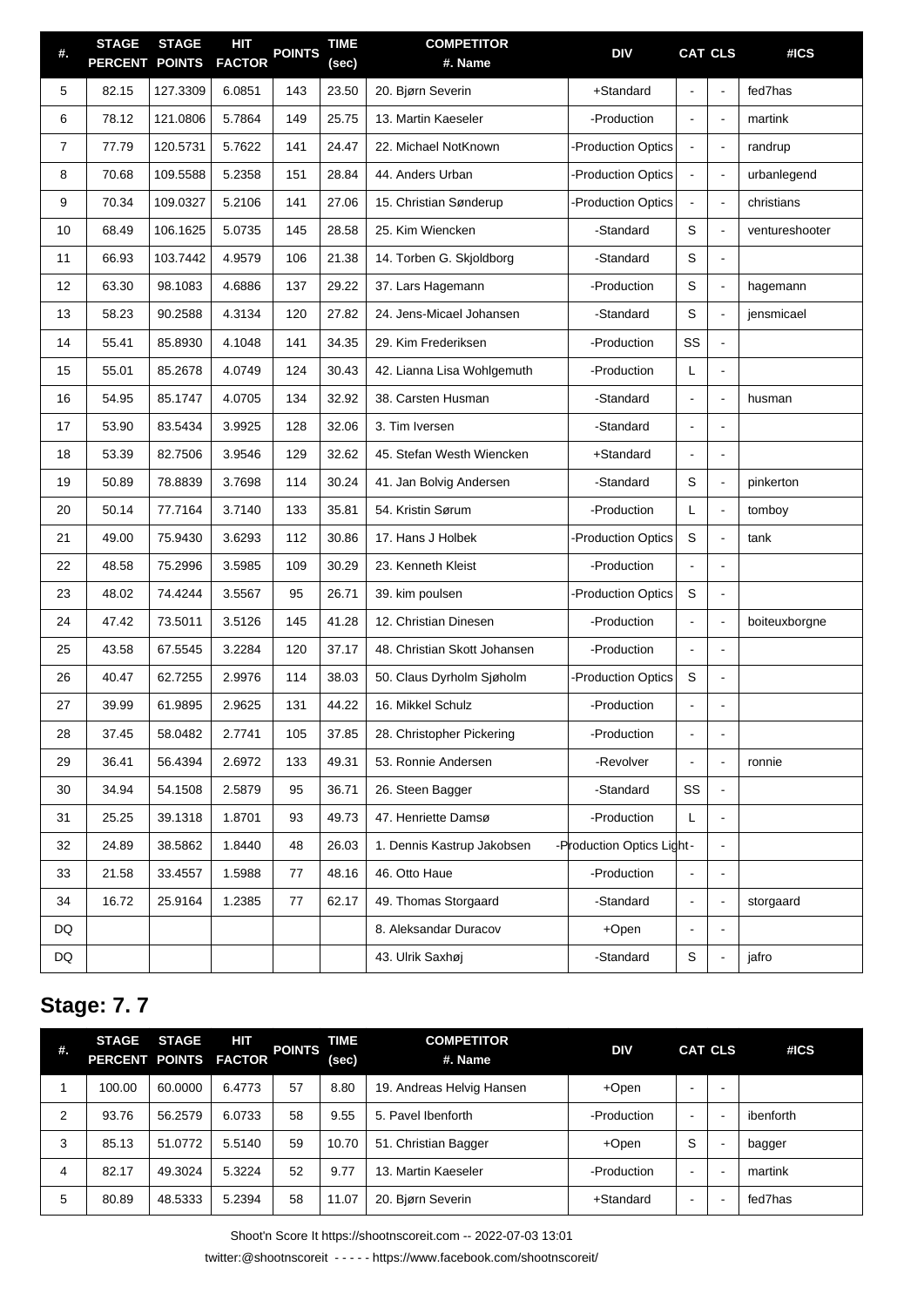| #.             | <b>STAGE</b><br>PERCENT POINTS | <b>STAGE</b> | HIT<br><b>FACTOR</b> | <b>POINTS</b> | <b>TIME</b><br>(sec) | <b>COMPETITOR</b><br>#. Name | <b>DIV</b>                |                | <b>CAT CLS</b>           | #ICS           |
|----------------|--------------------------------|--------------|----------------------|---------------|----------------------|------------------------------|---------------------------|----------------|--------------------------|----------------|
| 6              | 80.24                          | 48.1435      | 5.1973               | 54            | 10.39                | 14. Torben G. Skjoldborg     | -Standard                 | S              | $\blacksquare$           |                |
| $\overline{7}$ | 78.14                          | 46.8816      | 5.0611               | 58            | 11.46                | 37. Lars Hagemann            | -Production               | S              | $\blacksquare$           | hagemann       |
| 8              | 76.24                          | 45.7440      | 4.9383               | 60            | 12.15                | 44. Anders Urban             | -Production Optics        |                | $\blacksquare$           | urbanlegend    |
| 9              | 75.71                          | 45.4235      | 4.9037               | 56            | 11.42                | 1. Dennis Kastrup Jakobsen   | -Production Optics Light- |                | $\blacksquare$           |                |
| 10             | 72.47                          | 43.4817      | 4.6940               | 56            | 11.93                | 38. Carsten Husman           | -Standard                 |                | $\blacksquare$           | husman         |
| 11             | 69.90                          | 41.9395      | 4.5276               | 46            | 10.16                | 21. Arni Kjartansson         | <b>Production Optics</b>  |                | $\blacksquare$           |                |
| 12             | 68.24                          | 40.9421      | 4.4199               | 56            | 12.67                | 15. Christian Sønderup       | <b>Production Optics</b>  |                | $\blacksquare$           | christians     |
| 13             | 67.94                          | 40.7635      | 4.4006               | 58            | 13.18                | 48. Christian Skott Johansen | -Production               |                | $\blacksquare$           |                |
| 14             | 65.80                          | 39.4823      | 4.2623               | 52            | 12.20                | 25. Kim Wiencken             | -Standard                 | S              | $\blacksquare$           | ventureshooter |
| 15             | 64.86                          | 38.9150      | 4.2011               | 56            | 13.33                | 17. Hans J Holbek            | <b>Production Optics</b>  | S              | $\blacksquare$           | tank           |
| 16             | 63.76                          | 38.2549      | 4.1298               | 56            | 13.56                | 45. Stefan Westh Wiencken    | +Standard                 |                | $\blacksquare$           |                |
| 17             | 62.54                          | 37.5252      | 4.0510               | 54            | 13.33                | 22. Michael NotKnown         | <b>Production Optics</b>  | $\blacksquare$ | $\blacksquare$           | randrup        |
| 18             | 61.26                          | 36.7586      | 3.9683               | 60            | 15.12                | 41. Jan Bolvig Andersen      | -Standard                 | S              | $\blacksquare$           | pinkerton      |
| 19             | 59.11                          | 35.4684      | 3.8290               | 60            | 15.67                | 16. Mikkel Schulz            | -Production               |                | $\sim$                   |                |
| 20             | 58.86                          | 35.3162      | 3.8125               | 48            | 12.59                | 23. Kenneth Kleist           | -Production               |                | $\blacksquare$           |                |
| 21             | 56.32                          | 33.7945      | 3.6483               | 39            | 10.69                | 24. Jens-Micael Johansen     | -Standard                 | S              | $\blacksquare$           | jensmicael     |
| 22             | 55.69                          | 33.4142      | 3.6072               | 54            | 14.97                | 39. kim poulsen              | -Production Optics        | S              | $\blacksquare$           |                |
| 23             | 54.28                          | 32.5687      | 3.5159               | 43            | 12.23                | 3. Tim Iversen               | -Standard                 |                | $\overline{\phantom{a}}$ |                |
| 24             | 53.72                          | 32.2309      | 3.4795               | 50            | 14.37                | 42. Lianna Lisa Wohlgemuth   | -Production               | L              | $\blacksquare$           |                |
| 25             | 53.64                          | 32.1824      | 3.4742               | 60            | 17.27                | 29. Kim Frederiksen          | -Production               | SS             | $\blacksquare$           |                |
| 26             | 52.52                          | 31.5110      | 3.4018               | 58            | 17.05                | 12. Christian Dinesen        | -Production               | $\blacksquare$ | $\blacksquare$           | boiteuxborgne  |
| 27             | 48.58                          | 29.1478      | 3.1466               | 50            | 15.89                | 47. Henriette Damsø          | -Production               | L              | $\blacksquare$           |                |
| 28             | 48.08                          | 28.8472      | 3.1142               | 54            | 17.34                | 28. Christopher Pickering    | -Production               |                |                          |                |
| 29             | 46.94                          | 28.1650      | 3.0405               | 54            | 17.76                | 54. Kristin Sørum            | -Production               | L              |                          | tomboy         |
| 30             | 45.69                          | 27.4152      | 2.9596               | 52            | 17.57                | 46. Otto Haue                | -Production               |                | $\blacksquare$           |                |
| 31             | 45.12                          | 27.0694      | 2.9223               | 50            | 17.11                | 50. Claus Dyrholm Sjøholm    | -Production Optics        | $\mathsf S$    | $\blacksquare$           |                |
| 32             | 39.32                          | 23.5894      | 2.5466               | 41            | 16.10                | 26. Steen Bagger             | -Standard                 | SS             | $\blacksquare$           |                |
| 33             | 32.09                          | 19.2516      | 2.0783               | 43            | 20.69                | 53. Ronnie Andersen          | -Revolver                 | $\blacksquare$ | $\blacksquare$           | ronnie         |
| 34             | 7.37                           | 4.4227       | 0.4775               | 9             | 18.85                | 49. Thomas Storgaard         | -Standard                 | $\blacksquare$ | $\blacksquare$           | storgaard      |
| DQ             |                                |              |                      |               |                      | 8. Aleksandar Duracov        | +Open                     |                | $\blacksquare$           |                |
| DQ             |                                |              |                      |               |                      | 43. Ulrik Saxhøj             | -Standard                 | S              | $\blacksquare$           | jafro          |

#### **Stage: 8. 8**

| #. | <b>STAGE</b> | <b>STAGE</b><br>PERCENT POINTS FACTOR | HІТ    | <b>POINTS</b> | TIME<br>(sec) | <b>COMPETITOR</b><br>#. Name | <b>DIV</b>         |                          | <b>CAT CLS</b>           | #ICS        |
|----|--------------|---------------------------------------|--------|---------------|---------------|------------------------------|--------------------|--------------------------|--------------------------|-------------|
|    | 100.00       | 140.0000                              | 5.4706 | 136           | 24.86         | 51. Christian Bagger         | +Open              | S                        | ٠                        | bagger      |
| 2  | 98.00        | 137.1944                              | 5.3610 | 124           | 23.13         | 37. Lars Hagemann            | -Production        | S                        | $\blacksquare$           | hagemann    |
| 3  | 97.07        | 135.9017                              | 5.3105 | 124           | 23.35         | 14. Torben G. Skioldborg     | -Standard          | S                        | -                        |             |
| 4  | 94.30        | 132.0180                              | 5.1587 | 117           | 22.68         | 13. Martin Kaeseler          | -Production        | $\overline{\phantom{0}}$ | $\overline{\phantom{0}}$ | martink     |
| 5  | 91.90        | 128.6540                              | 5.0273 | 129           | 25.66         | 20. Bjørn Severin            | $+$ Standard       | $\overline{\phantom{0}}$ | $\overline{\phantom{0}}$ | fed7has     |
| 6  | 90.94        | 127.3193                              | 4.9751 | 130           | 26.13         | 44. Anders Urban             | -Production Optics |                          | $\blacksquare$           | urbanlegend |

Shoot'n Score It https://shootnscoreit.com -- 2022-07-03 13:01